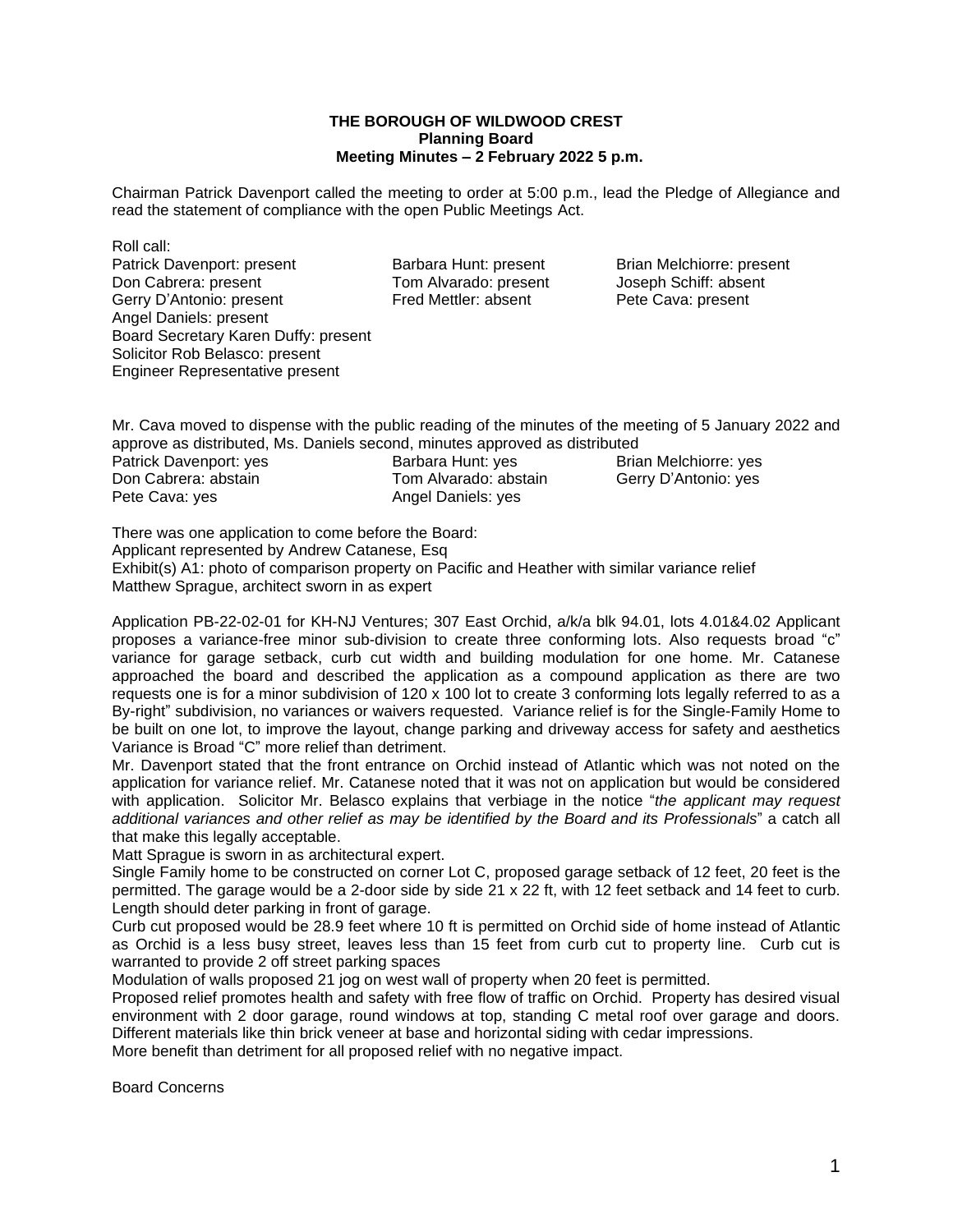Driveway at 14 feet would lead to cars parked in sidewalk or sideways parking, regardless of smaller driveway size used to deter parking.

Side parking spots to be used as a patio once a fence is added which would then remove 2 off street parking spots.

Scaling down plan of home could lead to home to be more conforming and meet ordinance requirements. Engineer Report

Lot C, side and rear yard and building coverages 35%, which is typo on plan, Andrew will modify. There was ample testimony about parking. Grass area will need a buffer, which can be fence or landscape options. Per Andrew a fence would be installed between lot C and adjacent property.

Public Comment: No members of the public spoke.

.

.

Applicant would like table "C" variance portion of the application to the April 6<sup>th</sup> planning board meeting to try to address board concerns and just vote on By-Right subdivision at this meeting.

Board agrees and Solicitor Belasco states "C" variance can be adjourned to April meeting and no further notice is required.

| Solicitor Belasco Finding of Fact for subdivision only.    |                                                                            |                       |
|------------------------------------------------------------|----------------------------------------------------------------------------|-----------------------|
|                                                            | By-Right subdivision for 3 conforming lots no variance sought or required. |                       |
| Motion to accept FoF by Mr. Cava and second by Ms. Daniels |                                                                            |                       |
| Patrick Davenport: yes                                     | Barbara Hunt: yes                                                          | Brian Melchiorre: yes |
| Don Cabrera: yes                                           | Tom Alvarado: yes                                                          | Gerry D'Antonio: yes  |
| Pete Cava: yes                                             | Angel Daniels: yes                                                         |                       |

Portion of PB-22-02-01 for subdivision only approved by motion of Mr. Alvarado and second Ms. Hunt Patrick Davenport: yes **Barbara Hunt: yes** Brian Melchiorre: yes Don Cabrera: yes Tom Alvarado: yes Gerry D'Antonio: yes Gerry D'Antonio: yes Pete Cava: yes Angel Daniels: yes

There was one resolution memorializing Board actions.

Approval of resolution PB-22-01 Application PB-22-01-01 for 111 W Forget-Me-Not Road, a/k/a blk 52, lots 2.01,7,8&9 subdivision of real property in order to sever the presently existing Lot 7 from Lots 8 & 9 and to merge Lot 7 into the currently existing Lot 2.01 in order for the applicants to construct an in-ground pool in the rear of Lot 2.01, which is more commonly known as 101 W Forget-Me-Not Road. Mr. Cava motioned to approve, Mr. D'Antonio second,

Patrick Davenport: yes Barbara Hunt: yes Brian Melchiorre: yes Brian Melchiorre: yes Don Cabrera: abstain Tom Alvarado: abstain Gerry D'Antonio: yes Pete Cava: yes **Angel Daniels:** yes

There were no administrative resolutions.

Under Old Business

Mahalo appeal is tabled for now. Mahalo applied for a revised Cafra application, Cafra approval is contingent upon Municipal approval. Revised Cafra application are within approved setbacks, would need to come before the board for site approval.

Dissolution of the Zoning board to Planning is still up for consideration. All board members will be notified once decision is made

Sunset Lake – Fred Mettler was not at the meeting. Mr. Davenport stated that Fred is working hard to maximize any dredging to be done at the lake. Majority of the lake is owned by Lower township so both towns need to work together to get the dredging completed.

Master Plan completed revision should be done mid-month. Sub committee to meet and review and master plan should be brought in front of the board by April meeting.